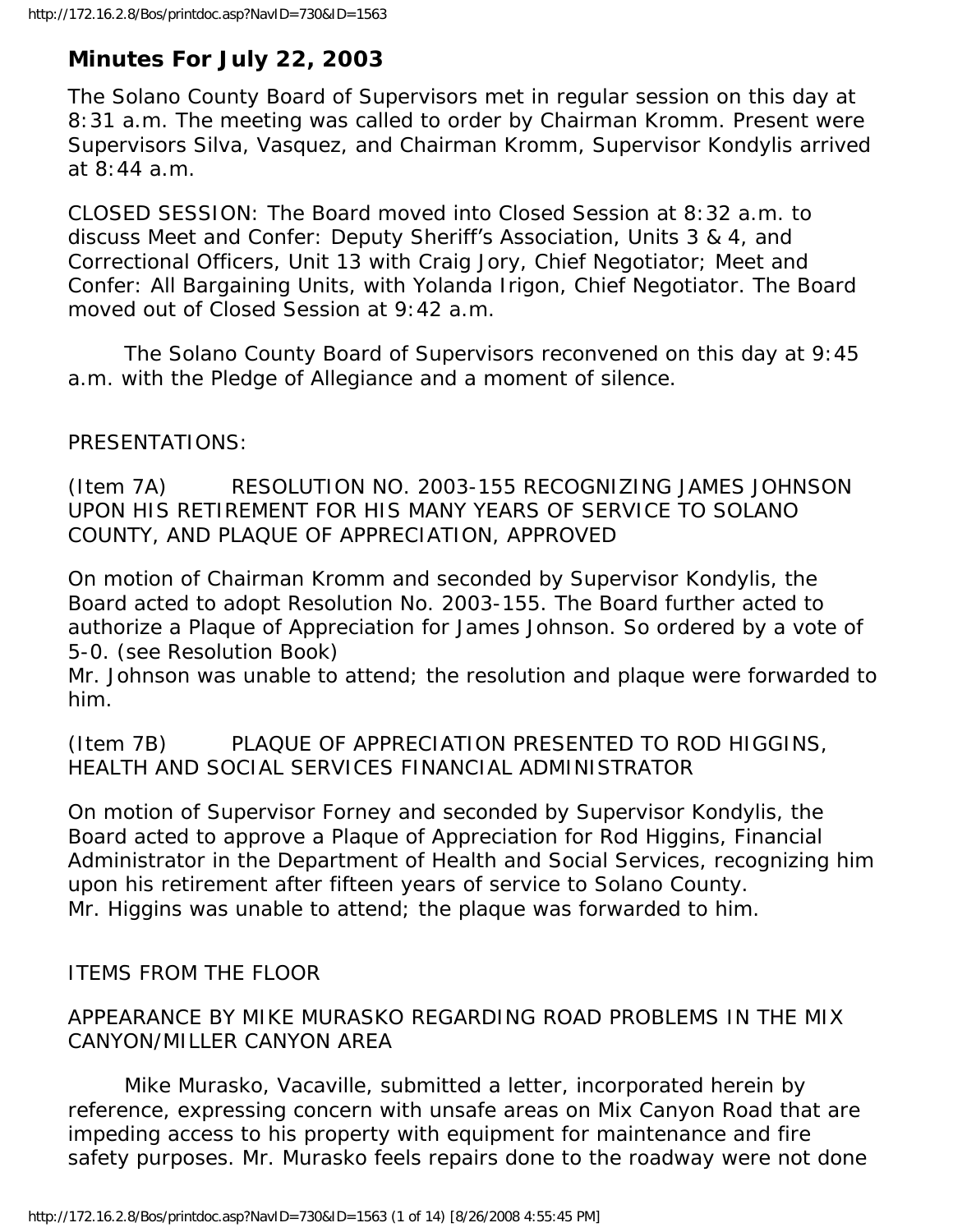correctly and feels the County needs to repair it.

 Chairman Kromm noted a letter of response from Supervisor Vasquez was being submitted to Mr. Murasko, and further response would be coming from the Department of Transportation.

#### APPEARANCE BY DONALD TIPTON RE VARIOUS ISSUES

Donald Tipton, Vallejo, voiced his concerns regarding when the General Plan update for Homeacres would be done, with pollutants from the Valero Refinery, and the need to address mosquito abatement.

#### APPEARANCE BY FELICIA FLORES-WORKMAN RE STUDY OF THE HEALTH EDUCATION CLASSIFICATION SERIES

 Felicia Flores-Workman, County employee, submitted a letter dated July 22, 2003, incorporated herein by reference, spoke on behalf of the employees in the Health Education classification series, offering assistance, providing additional information, demonstrating their willingness to work cooperatively, outlining recruitment, retention concerns and salary inequities.

#### APPEARANCE BY GEORGE GUYNN, JR. RE BUDGET CONCERNS

George Guynn, Jr., Suisun, voiced concern with the State budget crisis, the possibility of taxes being raised, with budget delays, and feels County government should be reduced and taxes cut.

#### APPROVAL OF AGENDA

On motion of Supervisor Vasquez and seconded by Supervisor Silva, the Board acted to approve the submitted Agenda, incorporated herein by reference, with the following modifications:

(Item 17) Adoption of a resolution amending the Alphabetical Listing of Classes and Salaries to add the classification of Bioterrorism Preparedness and Response Program Manager with an approximate annual salary of \$59,813 to \$72,703; adoption of a resolution amending the Position Allocation List to add 1.0 FTE Limited Term Bioterrorism Preparedness and Response Program Manager and 1.0 FTE Limited Term Health Education Specialist II, removed from the Consent Calendar.

So ordered by a vote of 5-0.

#### CONSENT CALENDAR

On motion of Supervisor Vasquez and seconded by Supervisor Silva, the Board acted to approve the following Consent Calendar items by a vote of 5-0.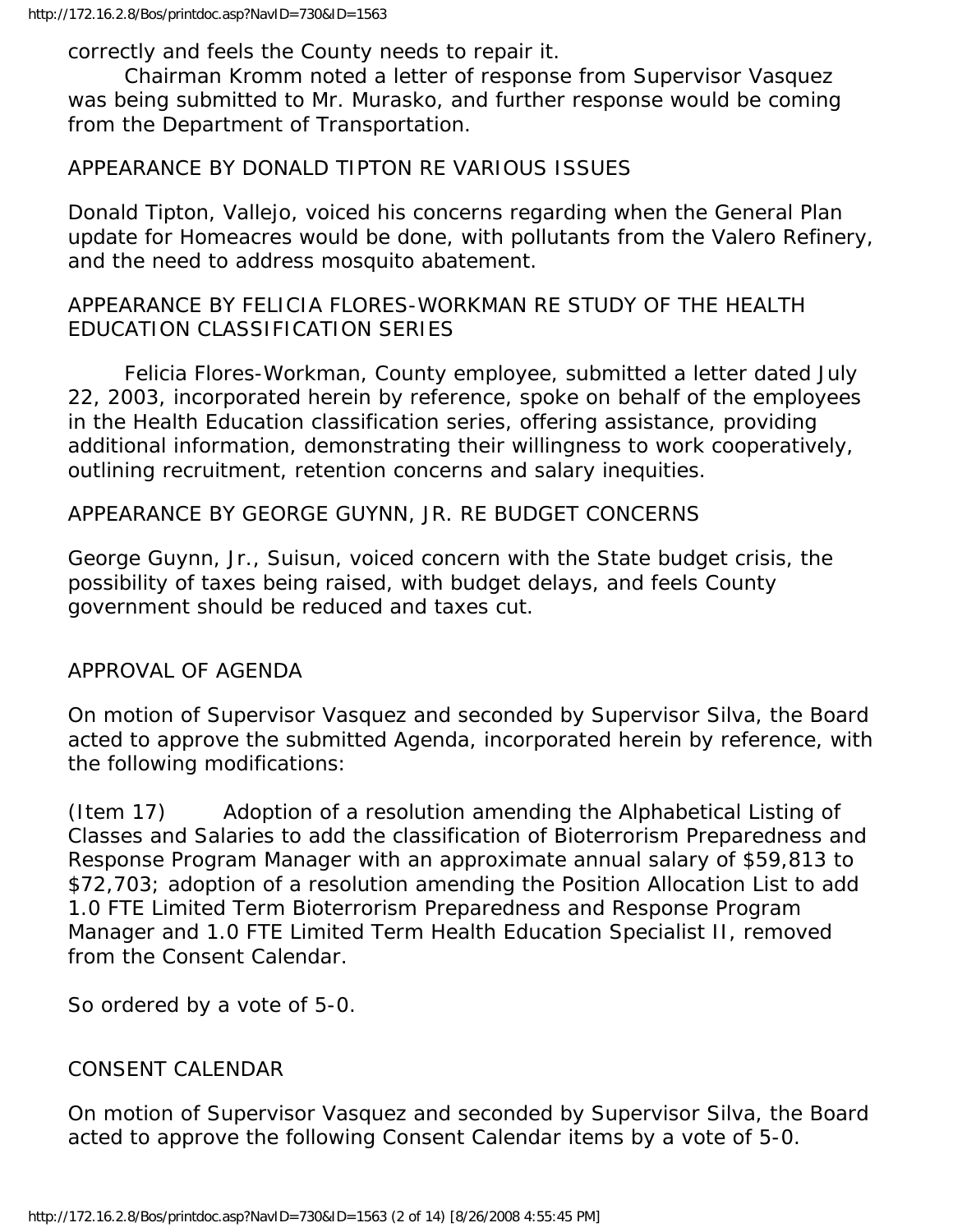(Item 9) MINUTES OF THE BOARD OF SUPERVISORS MEETING OF JUNE 10, 2003, JUNE 17, 2003, AND AMENDED BOARD OF SUPERVISORS MINUTES OF MARCH 25, 2003, as outlined in the Agenda Submittal from the Clerk of the Board dated July 22, 2003, incorporated herein by reference, approved.

(Item 14A) RESOLUTION NO. 2003-156 ACCEPTING QUITCLAIM DEED FROM THE CITY OF VALLEJO DATED JULY 9, 2003 REGARDING REVERSIONARY INTERESTS IN THE SOLANO COUNTY FAIRGROUNDS PROPERTY, adopted. (see Resolution Book)

RESOLUTION NO. 2003-157 AUTHORIZING THE COUNTY ADMINISTRATOR TO ACCEPT AND CONSENT TO GRANTS CONVEYING INTERESTS IN REAL PROPERTY TO THE COUNTY OF SOLANO, adopted. (see Resolution Book)

(Item 14B) CERTIFICATE OF SATISFACTION OF MORTGAGE RE PROPERTY OF MARY E. FROLA, as outlined in the Agenda Submittal from County Counsel dated July 22, 2003, incorporated herein by reference, approved and Chairman authorized to sign said satisfaction on behalf of Solano County.

(Item 15A) RESOLUTION 2003-158 AUTHORIZING THE ISSUANCE OF TAX AND REVENUE ANTICIPATION NOTES, SERIES 2003, FOR THE BENICIA UNIFIED SCHOOL DISTRICT, adopted. (see Resolution Book)

BENICIA UNIFIED SCHOOL DISTRICT AUTHORIZED TO ISSUE IN CONJUNCTION WITH OTHER SCHOOL DISTRICTS AND COMMUNITY COLLEGE DISTRICT, as outlined in the Agenda Submittal from the Treasurer/Tax Collector/County Clerk dated July 22, 2003, incorporated herein by reference, approved.

(Item 15B) TREASURER'S QUARTERLY REPORT FOR THE PERIOD OF APRIL 1, 2003 – JUNE 30, 2003, as outlined in the Agenda Submittal from the Treasurr/Tax Collector/County Clerk dated July 22, 2003, incorporated herein by reference, approved.

(Item 15C) RESOLUTION NO. 2003-159 AUTHORIZING THE ISSUANCE AND SALE OF GENERAL OBLIGATION BONDS, ELECTION OF 2001, SERIES 2003; PRESECRIBING THE TERMS OF THE BONDS AND THEIR SALE; APPROVING FORMS OF FIRST SUPPLEMENTAL INDENTURE AND BOND PURCHASE AGREEMENT; APPOINTING PAYING AGENT; AND AUTHORIZING EXECUTION OF NECESSARY CERTIFICATES, adopted. (see Resolution Book)

(Item 16) RESOLUTION NO. 2003-160 AUTHORIZING CONVEYANCE OF A NON-EXCLUSIVE EASEMENT IN REAL PROPERTY TO THE CITY OF FAIRFIELD, adopted. (see Resolution Book)

(Item 18) RESOLUTION NO. 2003-163 PROCLAIMING AUGUST 2003 AS "CHILD SUPPORT AWARENESS MONTH" IN SOLANO COUNTY, adopted. (see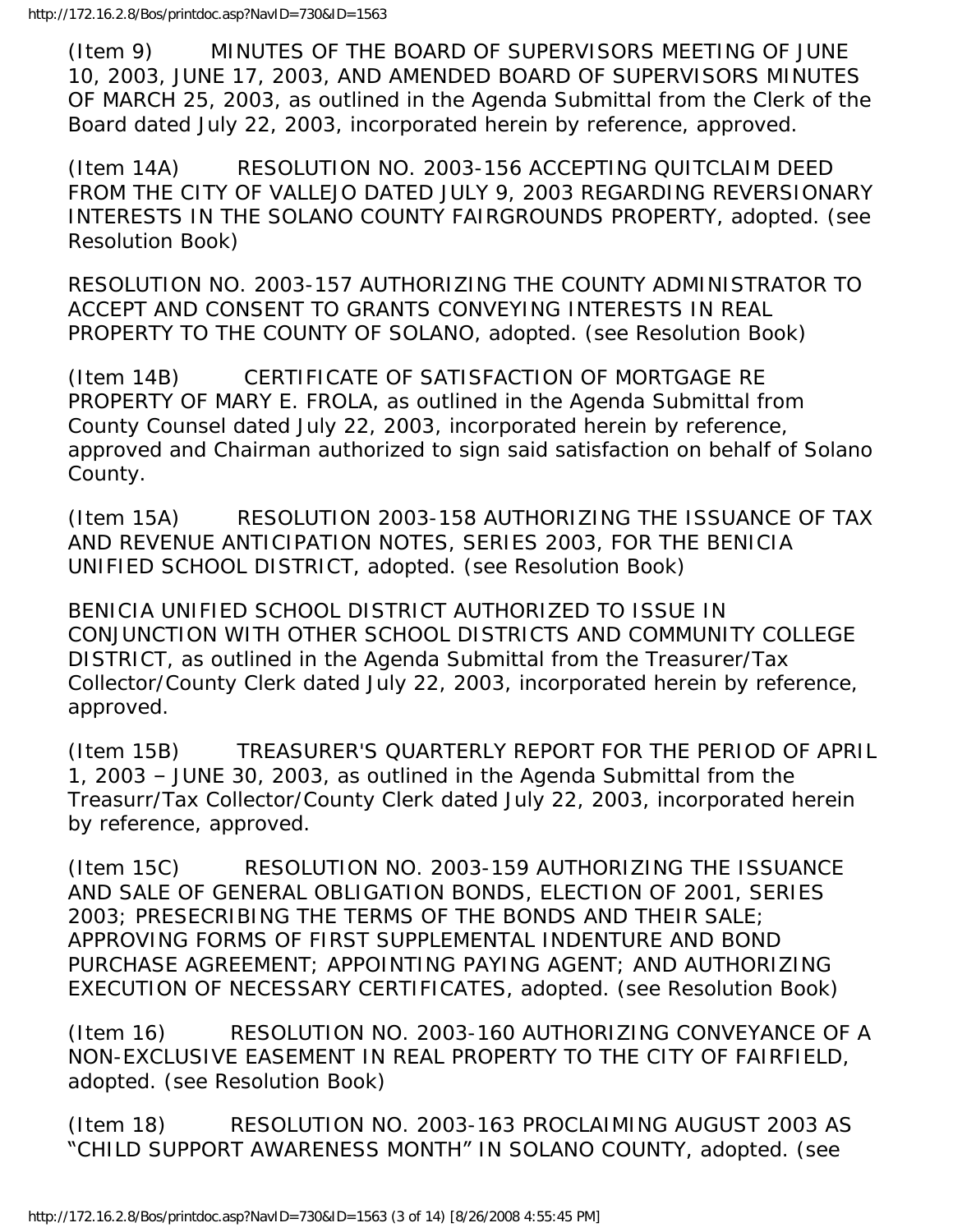Resolution Book)

(Item 19) RESOLUTION NO. 2003-164 AUTHORIZING THE TRANSPORTATION DIRECTOR TO EXECUTE STATE MATCH PROGRAM AGREEMENTS WITH CALTRANS, adopted. (see Resolution Book)

(Item 20) APPROPRIATION TRANSFER IN THE AMOUNT OF \$275,000 FOR THE SOLANO COUNTY HOUSING AUTHORITY, as outlined in the Agenda Submittal from Environmental Management dated July 22, 2003, incorporated herein by reference, approved.

SPECIAL DISTRICTS GOVERNED BY THE BOARD OF SUPERVISORS:

(Item 21) RURAL NORTH VACAVILLE WATER DISTRICT

 Minutes regarding this matter are contained in the Rural North Vacaville Water District Minutes Book.

#### **ORDERS**

(Item 17) RESOLUTION NO. 2003-161 AMENDING THE ALPHABETICAL LISTING OF CLASSES AND SALARIES (BIOTERRORISM PREPAREDNESS AND RESPONSE PROGRAM MANAGER), ADOPTED

RESOLUTION NO. 2003-162 AMENDING THE POSITION ALLOCATION LIST (LIMITED TERM BIOTERRORISM PREPAREDNESS AND RESPONSE PROGRAM MANAGER, LIMITED TERM HEALTH EDUCATION SPECIALIST II), ADOPTED

The Board was provided with an Agenda Submittal from Health and Social Services dated July 22, 2003, incorporated herein by reference, regarding some staffing for the Bioterrorism Preparedness and Response Program. Responding to comments by Chairman Kromm regarding shifting staff where possible to reduce layoffs, Assistant Director of Health and Social Services Stephan Betz noted where possible that is being done, but that the professional positions are being recruited.

Chairman Kromm voiced concern regarding using funds in this manner when the money would be better spent on programs.

Responding to questions posed by Supervisor Forney regarding why the positions are limited term, Emergency Medical Services(EMS) Director Michael Frenn noted funds are limited, and that when the plans are completed the positions will not be necessary. Mr. Frenn noted some of the benefits such as communication infrastructure that the County will see, most of the goals and objectives are being met by existing EMS staff, and noted that the County will see a substantially improved emergency medial system and emergency response capabilities.

 On motion of Supervisor Silva and seconded by Supervisor Vasquez, the Board acted to adopt Resolution No. 2003-161 Amending the Alphabetical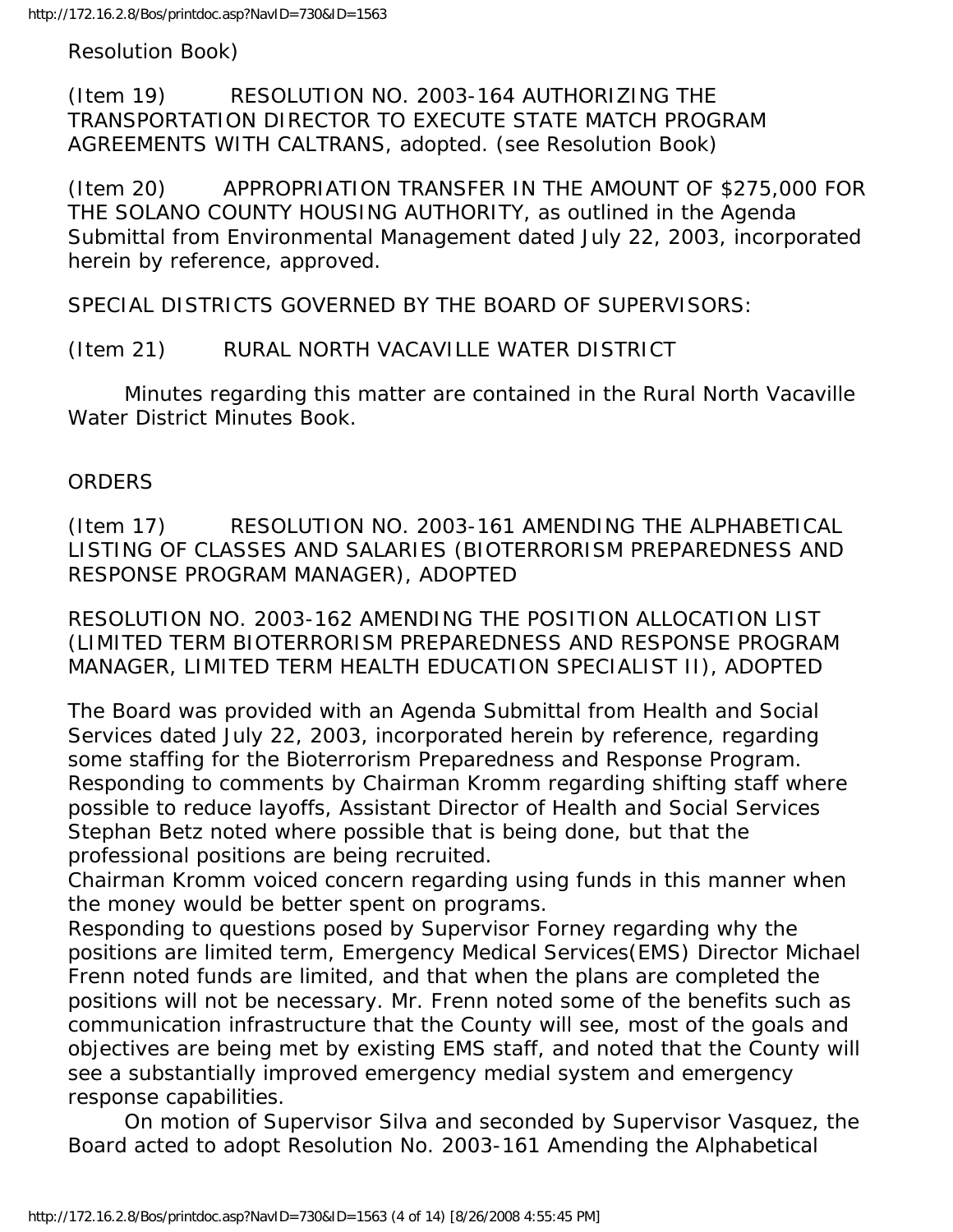Listing of Classes and Salaries (Bioterrorism Preparedness and Response Program Manager), and Resolution No. 2003-162 Amending the Position Allocation List (Limited Term Bioterrorism Preparedness and Response Program Manager, Limited Term Health Education Specialist II). So ordered by a vote of 4-1, Chairman Kromm voted no. (see Resolution Book)

(Item 23) CHANGE ORDER NO. 1 TO AGREEMENT WITH CLARK DESIGN/ BUILD OF CALIFORNIA, INC. FOR THE SOLANO COUNTY GOVERNMENT CENTER PROJECT

COUNTY ADMINISTRATOR AND/OR DIRECTOR OF GENERAL SERVICES AUTHORIZED TO SIGN FUTURE AMENDMENTS UP TO \$250,000

Assistant County Administrator Darby Hayes reviewed the information contained in the Agenda Submittal from his department dated July 22, 2003, incorporated herein by reference, regarding a change order for the Government Center Project, and to authorize the County Administrator and/or the Director of General Services to sign future agreements or amendments that fall within the established project budget.

There was a brief discussion regarding the reuse of the Old County Courthouse that will be vacated when the Government Center is completed, childcare facilities, and final tenant plans.

Responding to comments by Chairman Kromm regarding placing a cap on the change order amount, and keeping the Board informed, Mr. Hayes noted any major changes would be brought back to the Board, discussed possible communications and data processing infrastructure upgrades creating change orders, and updates would be provided on a periodic basis during the change order process.

Supervisor Silva suggested setting the cap at \$250,000, with a report back to the Board on all change orders.

George Guynn, Jr., Suisun, voiced concern with the new building not being big enough, would like to get back to limited government, feels the money should be spent to generate real jobs, and feels everything should be done to reduce the cost of government.

 On motion of Supervisor Silva and seconded by Supervisor Vasquez, the Board acted to approve Change Order No. 1 to the agreement with Clark Design/Build of California, Inc. for the Solano County Government Center Project and to authorize the County Administrator to sign the approved Change Order; to authorize the County Administrator and/or Director of General Services to sign additional agreements and/or amendments for an amount up to \$250,000 through final project completion that fall within the established project budget. So ordered by a vote of 4-1; Chairman Kromm voted no.

(Item 24) REPORT OF DELINQUENCY FOR MANDATORY GARBAGE COLLECTION, RECEIVED

\$50 LIEN PROCESSING FEE FOR THE PROCESSING OF REAL PROPERTY LIENS FOR UNPAID CHARGES, APPROVED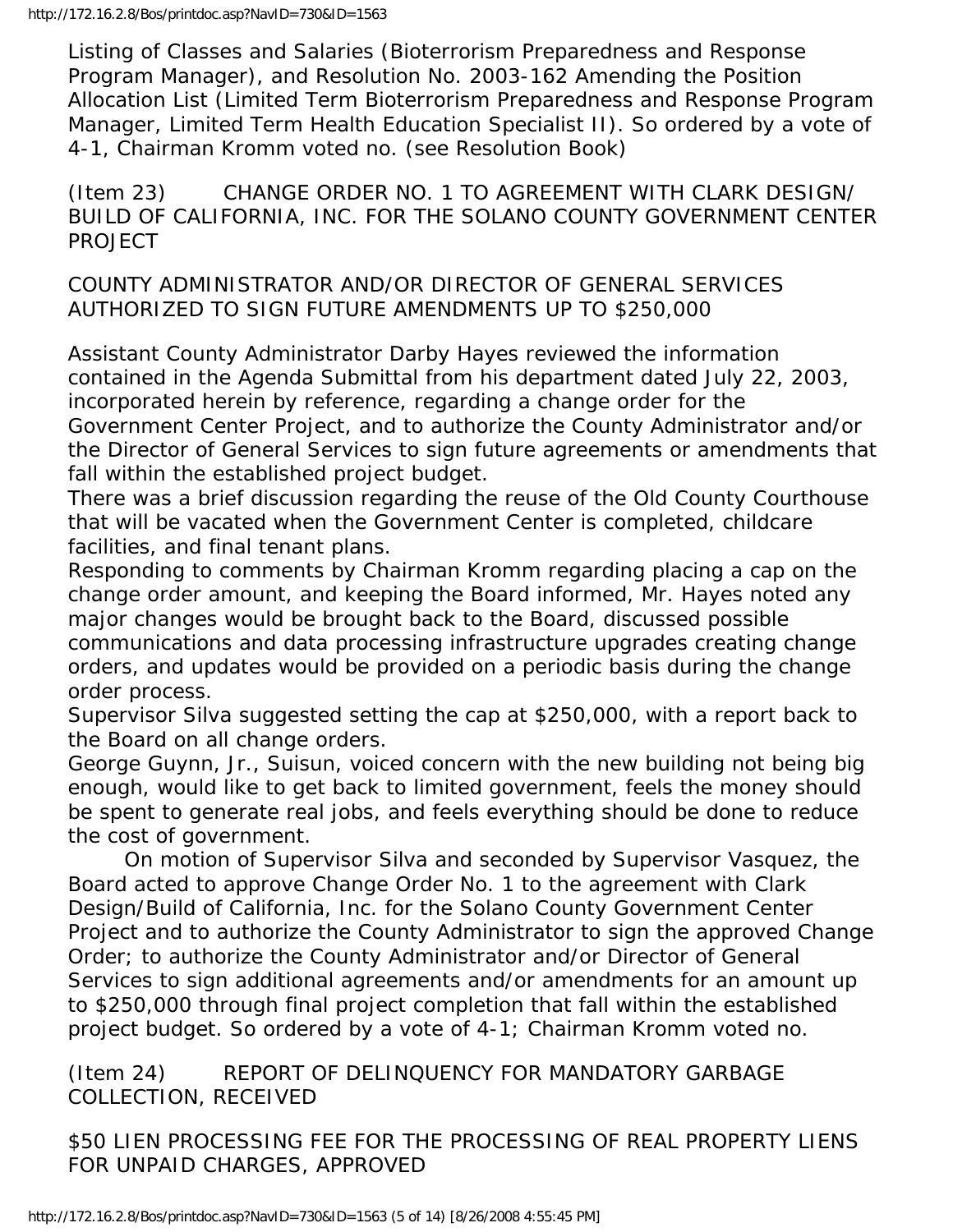RESOLUTION NO. 2003-165 CONFIRMING DELINQUENT ACCOUNTS FOR GARBAGE COLLECTION, DISPOSAL AND RECYCLING SERVICES IN THE UNINCORPORATED AREA OF VALLEJO AND AUTHORIZATION TO PERFECT REAL PROPERTY LIENS, ADOPTED

Assistant Director of General Services Pam Ogle reviewed the information contained in the Agenda Submittal from her department dated July 22, 2003, incorporated herein by reference, regarding delinquent garbage accounts, and Ms. Ogle submitted an updated list of delinquent accounts, incorporated herein by reference.

Chairman Kromm opened the public hearing.

Donald Tipton, Vallejo, noted how well the quarterly cleanup days are working, and wants to ensure all parcels are being serviced.

As there was no one further who wished to speak on this matter, the public hearing was closed.

On motion of Supervisor Kondylis and seconded by Supervisor Silva, the Board acted to adopt Resolution No. 2003-165 Confirming Delinquent Accounts for Garbage Collection, Disposal and Recycling Services in the Unincorporated Area of Vallejo and Authorization to Perfect Real Property Liens. So ordered by a vote of 5-0. (see Resolution Book)

(Item 25) RESOLUTION NO. 2003-166 ENDORSING THE SHERIFF'S PROVISION OF TEMPORARY AND LIMITED LAW ENFORCEMENT SERVICES TO SUISUN CITY AS OUTLINED IN MEMORANDUM OF UNDERSTANDING (SO-MOU-02-03), ADOPTED

 Sheriff Gary Stanton reviewed the information contained in the Agenda Submittal from his department dated July 22, 2003, incorporated herein by reference, regarding providing law enforcement services for the City of Suisun.

 Responding to questions posed by Chairman Kromm regarding providing the service at a cost less than what the City of Suisun pays, Sheriff Stanton discussed the economy of scale, and the pay rate that is less than what the city pays.

Suisun City Mayor Jim Spering noted this agreement will greatly benefit the City of Suisun, discussed successful JPA's, noted this is an opportunity to enhance the Police Department, this is a one-year pilot project, and positive support by the community.

George Guynn, Jr., noted problems with the City of Suisun Police Department, overtime is a real issue, this will provide the public more service at a lesser cost, and feels this is a way to save money with efficiencies.

 On motion of Supervisor Forney and seconded by Chairman Kromm, the Board acted to adopt Resolution No. 2003-166 Endorsing the Sheriff's Provision of temporary and limited law enforcement services to Suisun City as Outlined in Memorandum of Understanding (SO-MOU-02-03). So ordered by a vote of 5- 0. (see Resolution Book)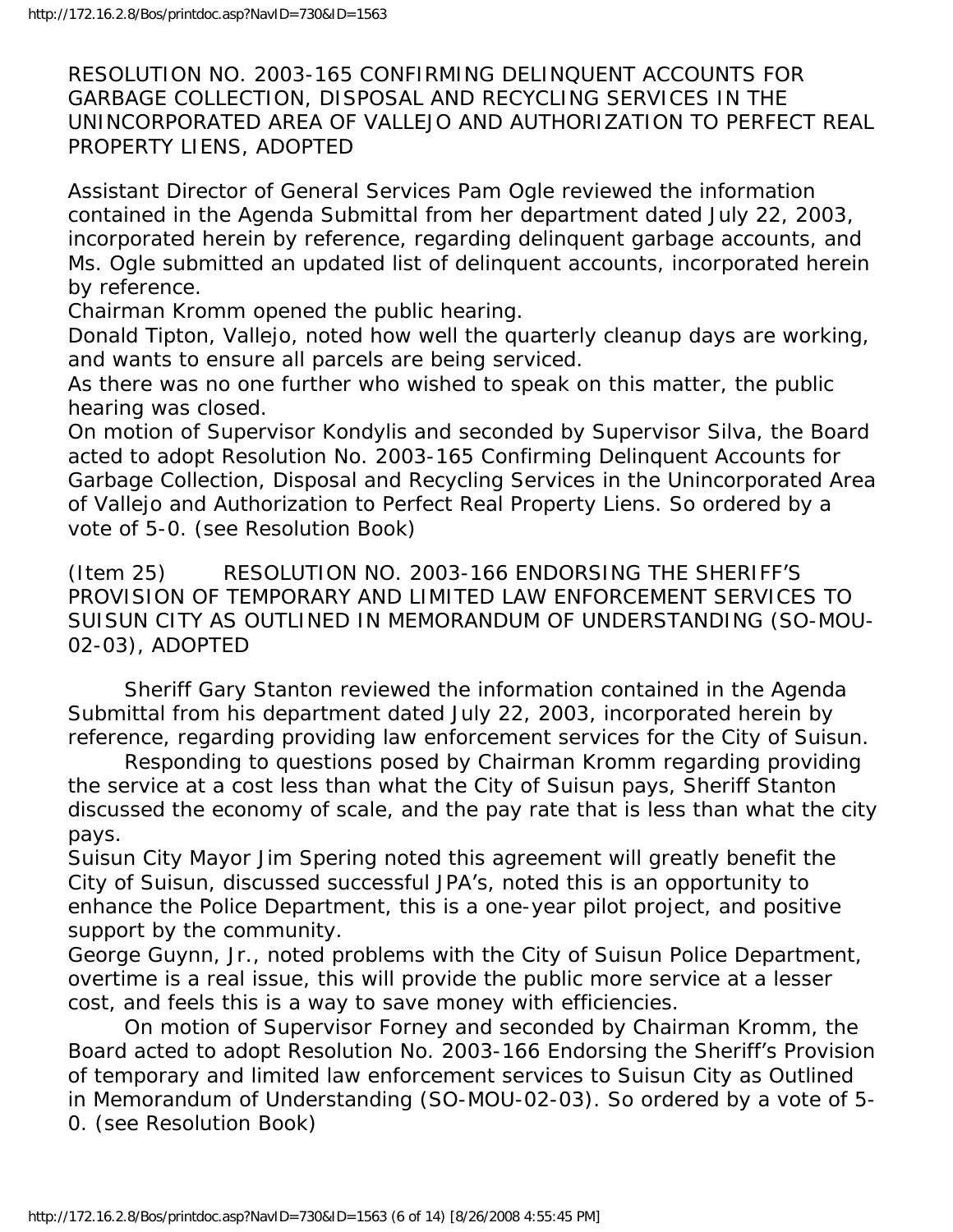http://172.16.2.8/Bos/printdoc.asp?NavID=730&ID=1563

(Item 26A) RESOLUTION NO. 2003-167 ADOPTING AN AMENDMENT TO THE SCHEDULE FOR ENVIRONMENTAL MANAGEMENT DEPARTMENT, PLANNING SERVICES DIVISION (APPEAL FEE), ADOPTED

The Board was provided with an Agenda Submittal from the Department of Environmental Management dated July 22, 2003, incorporated herein by reference, regarding approving a \$150 fee to file an "Appeal to Planning Commission or Board of Supervisors" effective October 1, 2003. Chairman Kromm opened the public hearing.

Donald Tipton, Vallejo, noted opposition to this fee, feels it is discriminatory against low income people, suggested the Assessment Appeals Board be used to hear appeals, voiced concern that the \$150 fee does not recover 100% of the cost, and with the 50% reimbursement if the applicant wins.

As there was no one further who wished to speak on this matter, the public hearing was closed.

Supervisor Kondylis supports the fee, but would like to see a 100% reimbursement if the appellant is successful.

 Chairman Kromm voiced concern with the 50% success reimbursement, and supports the \$150 fee.

 On motion of Chairman Kromm and seconded by Supervisor Silva, the Board acted to adopt Resolution No. 2003-167 Adopting an Amendment to the Schedule for Environmental Management Department, Planning Services Division (Appeal Fee of \$150 with no refund). So ordered by a vote of 4-1; Supervisor Kondylis voted no.

(Item 26B) RESOLUTION NO. 2003-168 APPROVING ENGINEER'S REPORT, CONFIRMING DIAGRAM AND ASSESSMENT AND ORDERING A LEVY OF ASSESSMENT FOR LANDSCAPE AND LIGHTING MAINTENANCE ASSESSMENT DISTRICT (GREEN VALLEY OPEN SPACE MAINTENANCE DISTRICT), ADOPTED

The Board was provided with an Agenda Submittal from the Department of Environmental Management dated July 22, 2003, incorporated herein by reference, regarding the annual levying of assessments for the Green Valley Landscape and Lighting Maintenance Assessment District.

Chairman Kromm opened the public hearing. As there was no one who wished to speak on this matter, the public hearing was closed.

On motion of Supervisor Kondylis and seconded by Supervisor Silva, the Board acted to adopt Resolution No. 2003-168 Approving Engineer's Report,

Confirming the Diagram and Assessment and Ordering a Levy of Assessment for the Landscape and Lighting Maintenance Assessment District (Green Valley Open Space Maintenance District). So ordered by a vote of 5-0. (see Resolution Book)

(Item 27A) CYNDY GILL REAPPOINTED TO THE SOLANO COUNTY FAIR BOARD OF DIRECTORS

On motion of Supervisor Kondylis and seconded by Supervisor Silva, the Board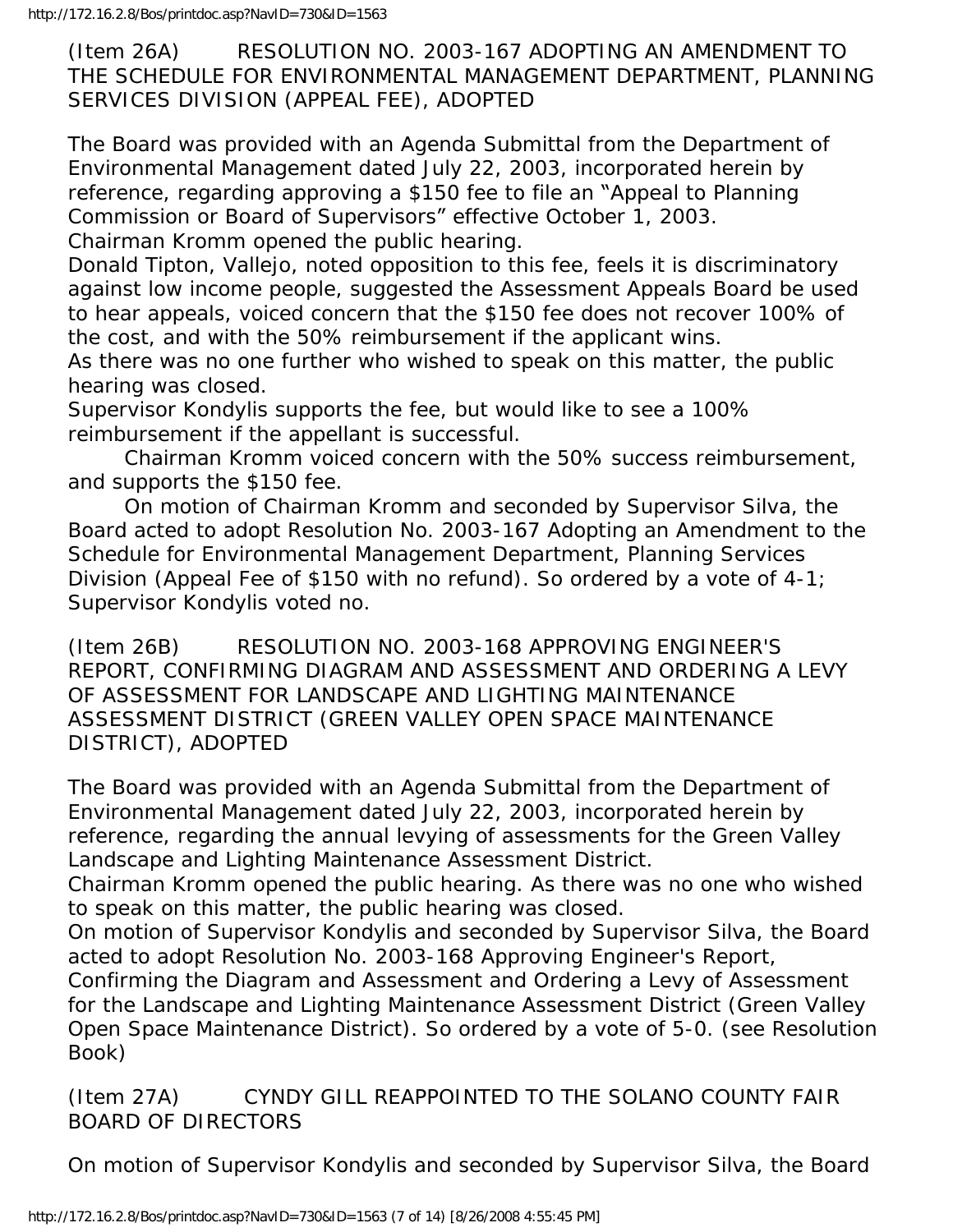acted to reappoint Cyndy Gill to the Solano County Fair Board of Directors for a term to expire August 1, 2007. So ordered by a vote of 5-0.

(Item 27B) BILL LUIZ REAPPOINTED TO THE SOLANO COUNTY FAIR BOARD OF DIRECTORS

On motion of Supervisor Kondylis and seconded by Supervisor Silva, the Board acted to reappoint Bill Luiz to the Solano County Fair Board of Directors for a term to expire August 1, 2007. So ordered by a vote of 5-0.

(Item 27C) JOHN HOGG REAPPOINTED TO THE VACAVILLE FIRE PROTECTION DISTRICT

On motion of Supervisor Kondylis and seconded by Supervisor Silva, the Board acted to reappoint John Hogg to the Vacaville Fire Protection District for a term to expire July 1, 2007. So ordered by a vote of 5-0.

(Item 27D) JOHN CONBOY REAPPOINTED AS A REGULAR MEMBER AND WESLEY LOW REAPPOINTED AS AN ALTERNATE MEMBER OF THE SOLANO COUNTY ASSESSMENT APPEALS BOARD

On motion of Supervisor Kondylis and seconded by Supervisor Silva, the Board acted to reappoint John Conboy as a regular member and to reappoint Wesley Low as an alternate member of the Solano County Assessment Appeals for terms to expire September 4, 2006. So ordered by a vote of 5-0.

(Item 27E) PATRICIA MOREIRA REAPPOINTED TO THE SOLANO COUNTY FAIR BOARD OF DIRECTORS

On motion of Supervisor Kondylis and seconded by Supervisor Silva, the Board acted to reappoint Patricia Moreira to the Solano County Fair Board of Directors for a term to expire August 1, 2007. So ordered by a vote of 5-0.

(Item 28A) ORDINANCE NO. 1632 AMENDING CHAPTER 28, SECTION 28- 15 OF THE SOLANO COUNTY CODE TO REZONE PROPERTY LOCATED AT 4721 VALLEY END LANE, APPROXIMATELY 5 MILES WEST OF THE CITY OF FAIRFIELD, FROM RURAL RESIDENTIAL (RR-2.5) TO RURAL RESIDENTIAL (RR-5), ADOPTED

Scheduled on the agenda for this day was consideration of a proposed ordinance, which would approve Rezoning Petition Application Z-03-03 rezoning a .22-acre portion of a 4.0-acre parcel from RR-2.5 to RR-5 located at 4721 Valley End Lane, Green Valley area.

Chairman Kromm opened the public hearing. As there was no one who wished to speak on this matter, the public hearing was closed.

On motion of Chairman Kromm and seconded by Supervisor Silva, the Board acted to adopted Ordinance No. 1632 Amending Chapter 28, Section 28-15 of the Solano County Code to Rezone Property Located at 4721 Valley End Lane,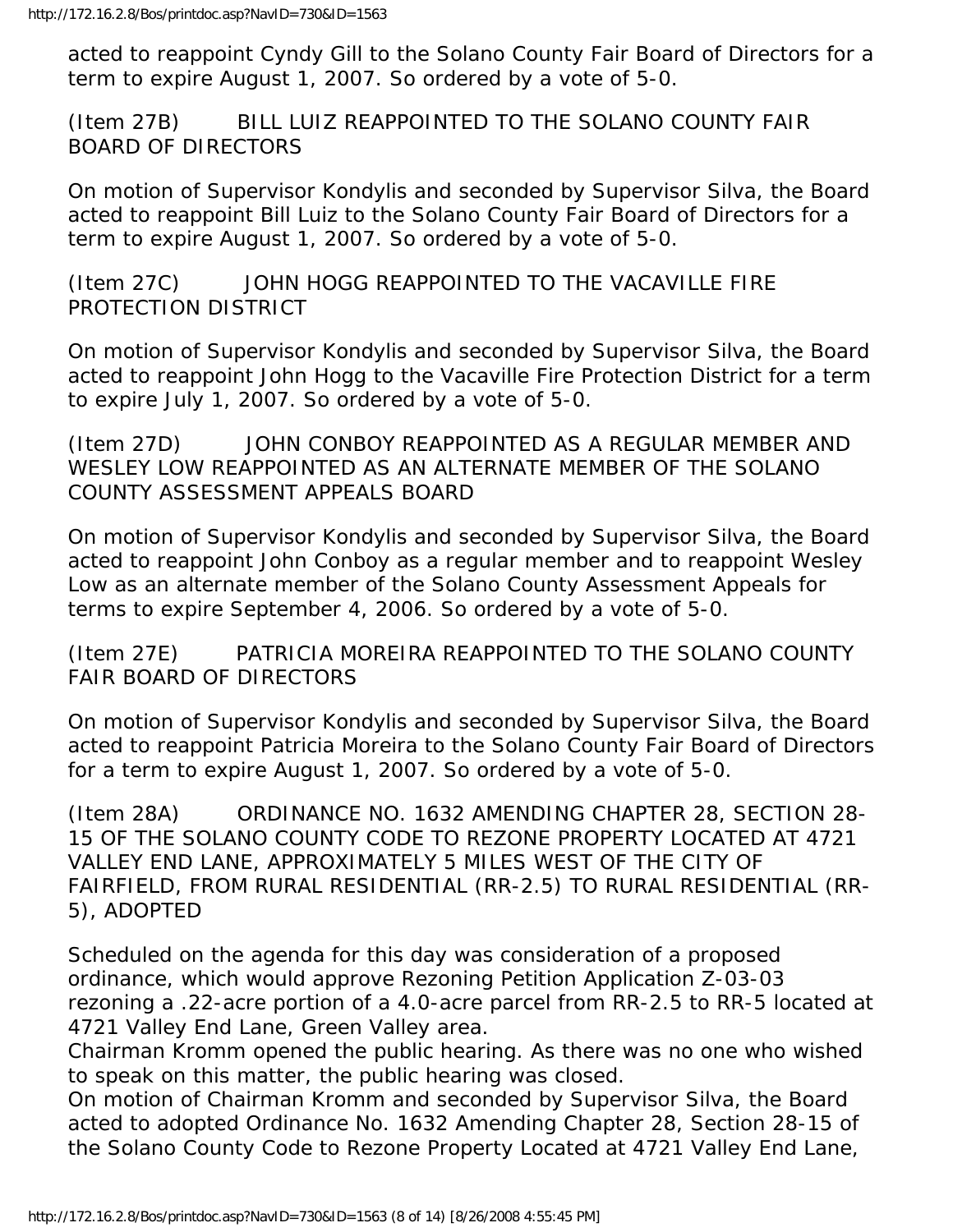Approximately 5 Miles West of the City of Fairfield, from Rural Residential (RR-2.5) to Rural Residential (RR-5). So ordered by a vote of 5-0. (see Ordinance Book)

(Item 28B) APPEAL OF USE PERMIT APPLICATION U-79-49 MINOR REVISION #1, FOR GLENNA CRAIG, ARABIAN STAR EQUESTRIAN CENTER, **DENIED** 

Alex Morin, Planning Services Division of Environmental Management reviewed the information contained in the Agenda Submittal from his department dated July 22, 2003 through a visual presentation, incorporated herein by reference, regarding the consideration of an appeal of the Planning Commission's decision to approve a Use Permit Minor Revision for the Arabian Star Equestrian Center. Mr. Morin began the presentation of what the minor revision is to accomplish, followed by a location map, a vicinity map, an Assessor Parcel Map, assorted photographs from different angles, an original site plan from October 1979, a current site plan, photographs of the dressage arena, the outdoor riding arena, overflow parking area, and other assorted photos of the property. Chairman Kromm opened the public hearing.

Dale Sáre, Attorney for Mr. and Mrs. Anders, noted exception to the title as a "Minor" Revision and discussed expansion of the facility without permit, no review of the permit every 5 years, no environmental review with the expanded use, large horse shows, dust problems from the access road for the neighbors, deterioration of the road, the expansion of the 1979 use is not being addressed that presents a picture now for reduced use. The neighbors want staff to address concerns, would like paving, and address traffic problems when there are horse shows on the property. This action is really an expansion of use, not a reduction.

Responding to questions posed by Supervisor Vasquez regarding what illegal uses, Mr. Sáre noted the 1979 Use Permit did not allow horse shows, exhibitions or training sessions, it allowed a stable and rider training. The expansion occurred without permit and with the permit being renewed. Mr. Sáre noted three of the neighbors feel the operation is a nuisance and impacts them, and requested the matter be referred back to staff to work with

the neighbors to mitigate the problems.

Carmen Valencia, Vacaville, noted the road is deteriorating, the road is unsafe when the trucks with trailers go in and out of the property during the summer, there are problems with flies, dust and there are odor problems.

There was a brief discussion and review of the Assessor's Parcel Map to outline the easements for these eight parcels, and the difference of an easement and a prescriptive easement.

Cathy DeFrancesco, Vacaville, noted purchase of the property in April 2003, feels the neighbors on the north side want to use the easement for the lots on the south side of the area, and feels the real issue is the use of those easements. Ms. DeFrancesco feels Ms. Craig is a good neighbor, and hopes this disagreement can be resolved.

Glenna Craig, owner, discussed the uses allowed with the original permit,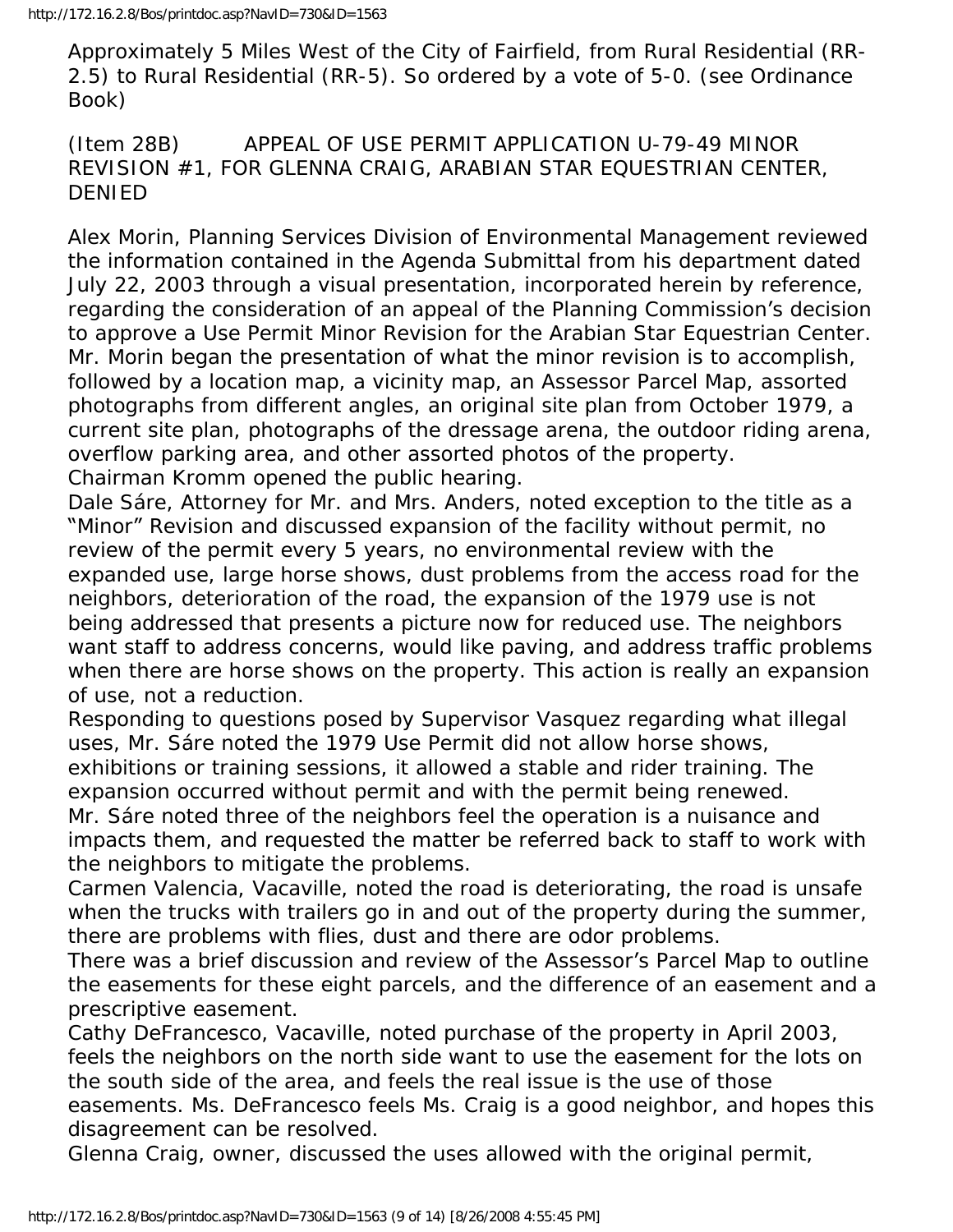outlined current activities, and the voluntary reduction in activities.

As there was no one further who wished to speak on this matter, the public hearing was closed.

Responding to questions posed by Chairman Kromm regarding the 1979 permit not being revisited, Mr. Morin noted in the past the use permit was updated administratively.

Supervisor Kondylis posed questions regarding removing barriers across the easement, County Counsel Dennis Bunting noted the barriers are an issue for the property owners to address, since it is a private road.

Supervisor Silva noted this is a rural area with rural activities, there have been no appeals in the past regarding activities on the property, inspections usually occur when there are calls, and there are issues that the property owners will have to resolve.

Responding to questions posed by Supervisor Kondylis regarding prevailing winds, and consideration of screening from the neighbors, Mr. Morin noted the winds blow north-west to south-west, and reviewed the photos to show that many of the improvements are down slope from the adjacent properties.

Chairman Kromm commented regarding regular compliance review, Director of Environmental Management Birgitta Corsello noted in the past and

administrative review was done, the procedure has changed now requiring field inspections, and the Planning Commission now requires field inspections for 5 year interval use permits.

Ron Glas, Principle Planner, noted when the 5-year extension is done, notification is extended to the neighbors prior to an administrative approval inviting comment.

On motion of Supervisor Silva and seconded by Supervisor Vasquez, the Board acted to deny the appeal of Use Permit Application U-79-49 Minor Revision #1, for Glenna Craig, Arabian Star Equestrian Center, and to uphold the Planning Commission decision to approve Minor Revision #1 to U-79-49. So ordered by a vote of 5-0.

(Item 28C) APPEAL OF USE PERMIT NO. U-03-04 FOR THE FRED FINCH YOUTH CENTER, DENIED

Matt Walsh, Planning Services Division of Environmental Management, reviewed the information contained in the Agenda Submittal from his department dated July 22, 2003 along with a visual presentation, incorporated herein by reference, regarding the consideration of an appeal of the Planning Commission's decision to approve a Use Permit No. U-03-04 for the Fred Finch Center. Mr. Walsh reviewed the visual presentation outlining the proposal, a location Map, a Vicinity Map, Site Plan, Group Home #1, Group Home #2, Existing Access to Site, photos of buildings and views of the site, and the Planning Commission Approval.

Brief discussions followed regarding program licensing requirements and fencing.

Chairman Kromm opened the public hearing.

The following people spoke and/or submitted written communication to not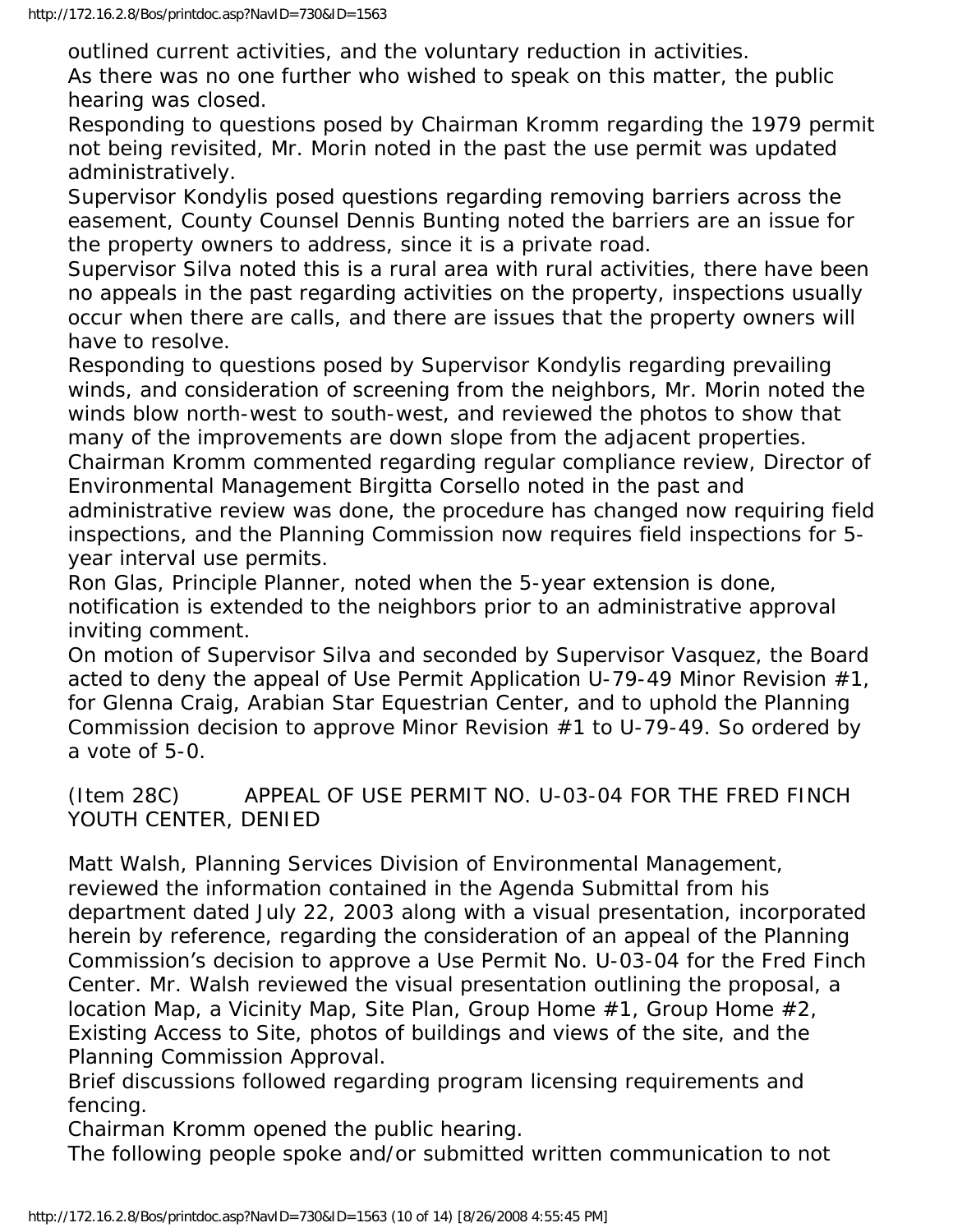approve the Use Permit for the Fred Finch Youth Center:

Michael Privatte, Vacaville, feels there are discrepancies relating to current ordinances, that since there was a care home there previously that this care home should be placed in another neighborhood, voiced concern with potential security problems, and requested a decision be made at a future date to allow additional time for research by the homeowners.

Walter Brown, Vacaville, noted bad experiences with the Sierra Home children, and expressed concern regarding septic and water contamination.

Michael Chandler, Vacaville, expressed concern with the many hazards in the surrounding area such as the water canal and traffic on Midway Road where the children could be harmed, and with the ability for the Sheriff's Department to respond quickly.

Carolyn Flack, Vacaville, discussed the bad experience with the previous facility, fears there will be bad experiences with the children at the Fred Finch Center, and the increasing major traffic issues on Midway Road.

Betty Plowman, Vacaville, voiced concern with the high level needs of children that will be at this facility, with probable runaway children, and with fire safety concerns.

KC Giggey, Vacaville, submitted a chart of 120 police responses to the Oakland Fred Finch Facility, voiced great concern with the safety of her and her family, and feels the safety concerns have not been properly represented or addressed. Carol Pruett, Vacaville, understand the need for this type of facility, but voiced concern with runaways and her safety.

Fred Buderi, Vacaville, read a letter voicing concern relative to the environmental review, and requested the Negative Declaration be revised to address additional issues, and circulated to the State Clearinghouse for review and comment.

The following people spoke in favor of approval of the Use Permit for the Fred Finch Youth Center:

John Steinfirst, Fred Finch Youth Center, noted this is a community program, outlined the proposed program, staffing, and benefits, meetings with neighbors and noted there have been no problems for neighboring families near the Oakland campus.

Kathy Cramer, Deputy Director of Mental Health Department of Health and Social Services, discussed the tremendous need for this type of facility, collaborative efforts, assurances to work with neighbors to resolve concerns, oversight, and the benefits for County children.

Laura Fowler, Deputy Director of Child Protective Services Department of Health and Social Services, discussed special needs for some children, positive results from the Fred Finch Program, and the desperate need for this type of a program in the County.

Rebecca Lawson, Solano Parent Network, discussed the needs of her son, and how this program will benefit and keep her son here to receive treatment. Janice Brown and daughter Jessica; Janice noted the difficulties in getting treatment for her daughter, and the benefits of the program; Jessica discussed the help she has received at Fred Finch and how she has improved.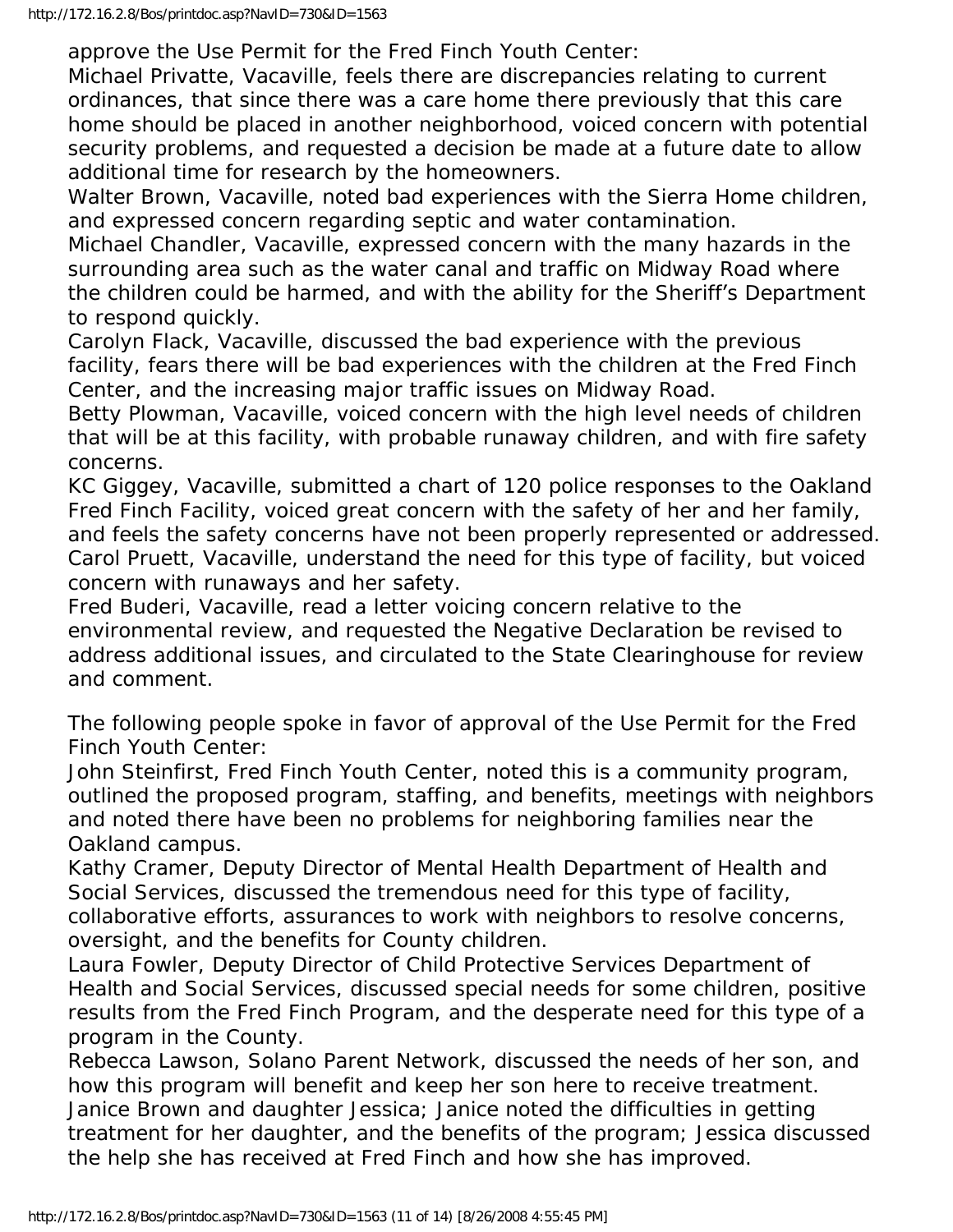Cecilia Mullaney, Solano Parent Network, noted the purpose of the Solano Parent Network, discussed personal family experiences, and how important this program is for the families of children in need in Solano County.

Joan Smart, North Bay Regional Center, discussed the collaborative effort to attract the Fred Finch Program, how the program is unique, the need to keep our children local, feels there will not be the problems with these children as with the children from the Sierra Home, and outlined the extensive oversight. Carol Ueckert, Solano County Special Education Local Plan Area Coordinator, discussed difficulties in placing children in appropriate programs in the past, this program will provide appropriate treatment, the mandated requirements to provide educational programs as close to home for these children as possible, selective placements, and the need to keep the children here.

Annis Beutke, Oakland facility neighbor, noted the Fred Finch Facility has always been a good neighbor.

Katie Percy, Staff member and neighbor in Oakland, discussed experience of incidents with the kids that are typical of any teenagers, immediate response to correct problems, and how professionally staff works with the children to be good citizens.

Malcolm Askew, Program Director Fred Finch Center in Oakland, understands safety concerns, provided an actual accounting of the police calls by program at the Oakland campus, how staff handles incidents, 24/7/365 responsibilities, and responsiveness to the community.

Stephan Betz, Assistant Director of Health and Social Services, discussed responsibilities to the children and the neighbors, and the outstanding results this program has.

Dr. Bruce Andersen, Dixon, noted there are issues living in any community, and would welcome the program as a neighbor.

Nancy Gardner, Executive Director North Bay Regional Center, invited Fred Finch to the area to fill the dire need to serve the children closer to home, 5 year track record with similar program, and outlined the oversight and support this program will receive.

Joseph Martinez, Winters, discussed his personal experience with his brother, Chris who is developmentally disabled, as a functioning citizen, and presented a touching story about his friend Roy, who is developmentally disabled, the special talents Roy has, and how Roy and Chris have enriched his life. These are people who have a special need that we need to help.

Patrick Parker, Supervisor Avalon House-Level 14 Dual Diagnosis Program, discussed the clients, how staff interact relative to client behaviors, the importance of community based treatment, and noted that communication, prevention and safety are number 1 goals in the program design.

Kathy Jacobson, Chief Operations Officer Fred Finch, noted reasons for enthusiasm for the program to come to the County, program goals for the clients, the need to keep these local children near their families, Level 14 is a staffing ratio, and their commitments in the programs they do.

Mar Smith, Division Director Fred Finch Center, addressed many of the concerns voiced by previous speakers relating to safety, staffing ratios, finances, and cost effectiveness of the program.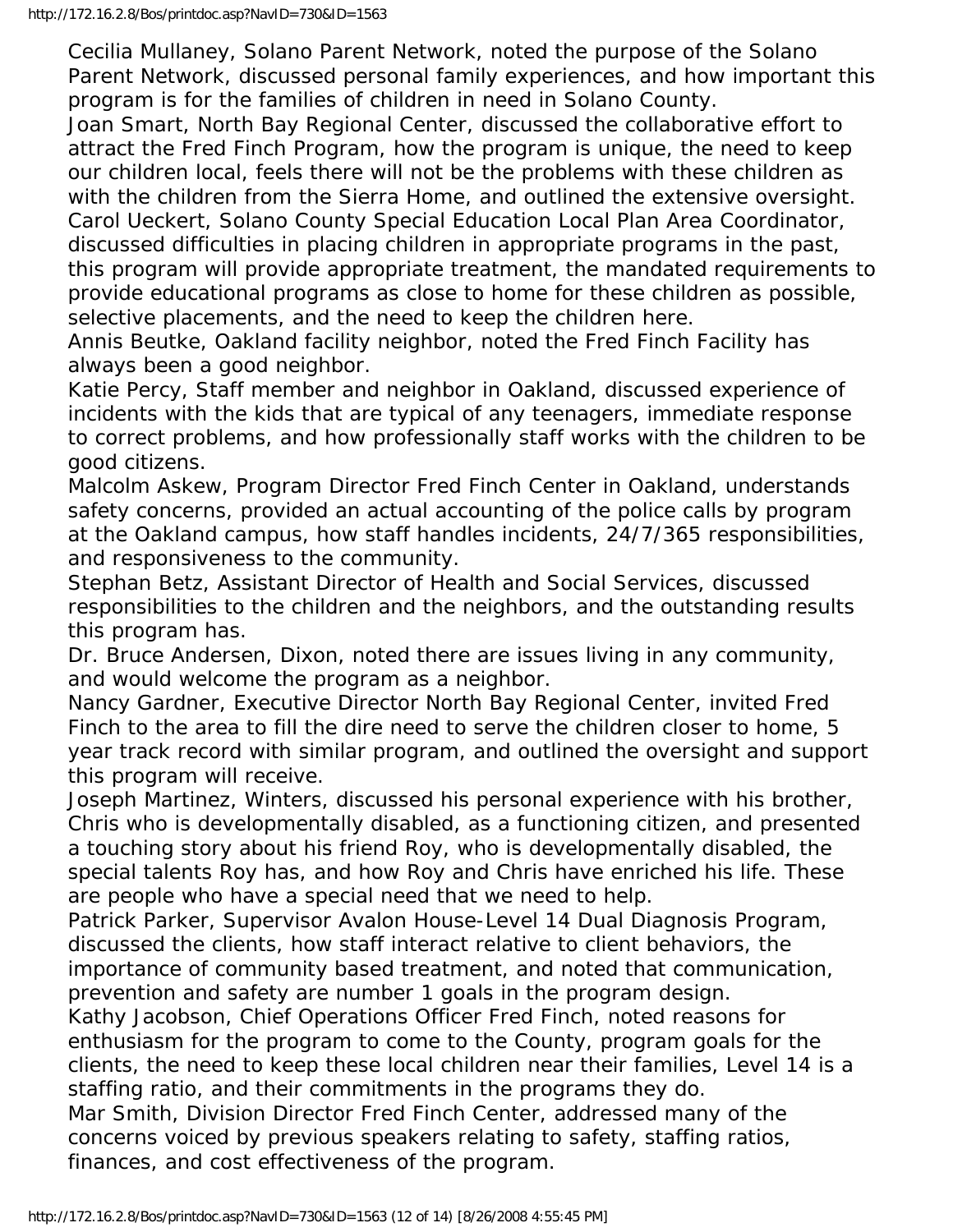There was a brief discussion regarding police calls, teaching the clients how to be good neighbors and part of the community, and operational financing. Sheriff/Coroner Gary Stanton noted research of police calls of the program resulting to nothing out of the ordinary for a youth center, legitimate concerns of the neighbors, if there are a high number of calls to the facility law enforcement will suffer, and noted concern with major traffic on Midway Road and recommended some deterrent to keep the kids off that road.

There were conversations with Sheriff Stanton regarding mutual aid with Vacaville, prioritizing calls and diverting services, with the Sheriff's satellite facility at the Nut Tree Airport, and periodic review of service requests. Terry Schmidtbauer, Department of Environmental Management, address the water supply concerns and regulation of water supply by the State, and septic system that testing indicates is adequate.

Director of Environmental Management Birgitta Corsello responding to questions posed by Supervisor Vasquez regarding inspection and approval by the Dixon Fire District, noted the Dixon Fire District would be involved in the permitting of the facility, discussed fire suppression requirements, and the building permit process.

Responding to questions posed by Chairman Kromm regarding a Negative Declaration checklist approach, Deputy County Counsel Jim Laughlin noted he is confident that all legal requirements have been met regarding the posting of the Negative Declaration, the only State departments involved are the Department of Social Services to license the facility and for the water system permit from the Department of Health Services, and these agencies do not require review of the environmental documents prior to any approvals. Mr. Laughlin feels there is enough supporting documentation in the report to support the conclusions in the Negative Declaration, additional supporting information is available through the Department of Environmental Management. There was an ongoing use permit issued for the Sierra Children's Home at this site, which the use permit runs with the land, and now this will show as a change in ownership, not a change in use. The Negative Declaration looks at the ongoing operations at the site.

Responding to questions posed by Supervisor Kondylis regarding a vested right on the property, Mr. Laughlin noted the Negative Declaration also looks at new impacts that were not prevalent with the previous project.

Responding to questions posed by Supervisor Kondylis regarding repair of the group home where there was a fire, and the modular buildings and uses, Mr. Walsh noted the fire repairs had been accomplished, building permits are needed for the permanent installation of the modular buildings. The modular buildings are proposed to be used as classrooms.

Supervisor Vasquez questioned foundation requirements for the modular buildings, Mr. Walsh noted that the modulars can be placed on a foundation, and the foundation has stricter standards.

Chairman Kromm suggested a status report be brought back to the Board in one year including information from Environmental Management, the Sheriff's Department, and Children's Mental Health.

Supervisor Silva discussed the inter-agency intake committee that will screen